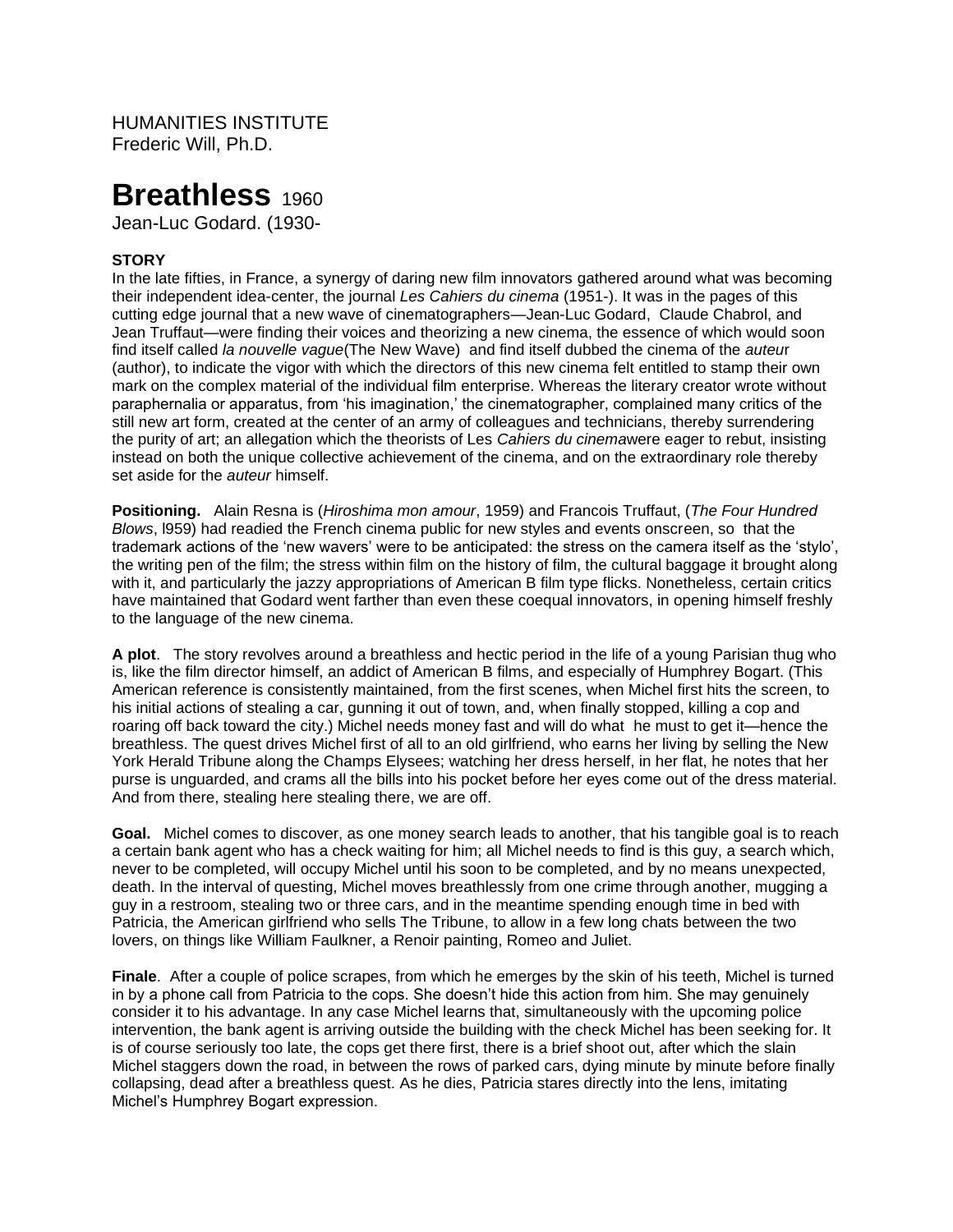## **THEMES**

**'Americanism.'** 1960's America was itself headed toward breathlessness, what with assassinations of great people, reckless war, and struggles over civil rights. Godard is a genius at picking up the translation of this American 'style' onto the streets of Paris.

**Crime.** A crime spree is perhaps an appropriate theme for the breathless image of a modern city, with its endless and aggressive traffic flow, and a set of social behaviors constantly dehumanized by the rush of machines. The blitheness of Michel's spree plays into the director's stress on the filmness of his film, on the fact that it is both deadly serious and an artifact, as is the world news we absorb every day.

**Self-awareness**. The very breathless quality, of the film before us, reinforces Godard's impression that he is creating this artifact as he 'goes along.' Is it that we do not precisely take Michel's actions seriously? They are serious actions—he kills, he steals—and yet interspersed with those actions he makes time to attend a press conference interview at the airport, and to neck his way through a film with Patricia.

**Money.** The quest that drives the whole film is the money Michel needs, in order to get out of town, and yet the money, which initially he thought available directly through his American girlfriend, Patricia, keeps eluding him, requiring one more step in search of it. There results a kind of grail theme, with the golden fleece always around one more corner.'

### **CHARACTERS**

**Michel** is the 'main character,' breathless, reckless, indifferent to others, full of Bogart like self-imagery, dangerous. Do we find him charming or likeable? He is interesting, makes things happen around him, is in a sense simply a pastiche of behaviors and impressions, of style attitudes for which he is largely indebted to the cliché's of American culture as France was currently living it.

**Patricia**is Michel's American girlfriend, who makes her living in Paris by hawking the New York Herald Tribune along the Champs-Elysees. Robbed by Michel, generally used by him, she strikes back against him in the end by reporting him to the police, who shoot him down in the streets outside her apartment.

#### CHARACTER ANALYSIS

#### **MICHEL**

**Character** Michel is a construct of attitudes, Bogartish and peeled off of the then surface of current American cinema culture—the work of the American B film industry, and of a coterie of 'fashionable' directors—Hitchcock, John Ford, Howard Hawks, even Jerry Lewis. Michel knows himself as reckless, yet pours directly ahead. As he gets closer to the beloved money he needs, in order to get out of town, we become more clearly aware that he, Michel, would not know what to do with the money if he got it. He is a dangerous cardboard man.

**Parallels**. For the pure atmosphere of spree, in criminal flight, one thinks of Bonnie and Clyde, and the rush that consumed them as they coursed the American Prairies, fully living the exuberance of the outlaw. Within the literary imagination, it is hard to imagine more complex criminal flight than that of Raskolnikov, in Dostoyevsky's *Crime and Punishment*. For guilty flight from murder we can all shudder at the inner mind of Graham Greene's Pinkie, in *Brighton Rock*; a figure acting his way straight up to the gates of Hell.

#### **Illustrative moments**

**Racing.** Our first shots of Michel follow him out of Paris, as he guns his stolen car outward into the suburbs, then into a woody area where he pulls over, and shortly after kills a policeman who has been following him.